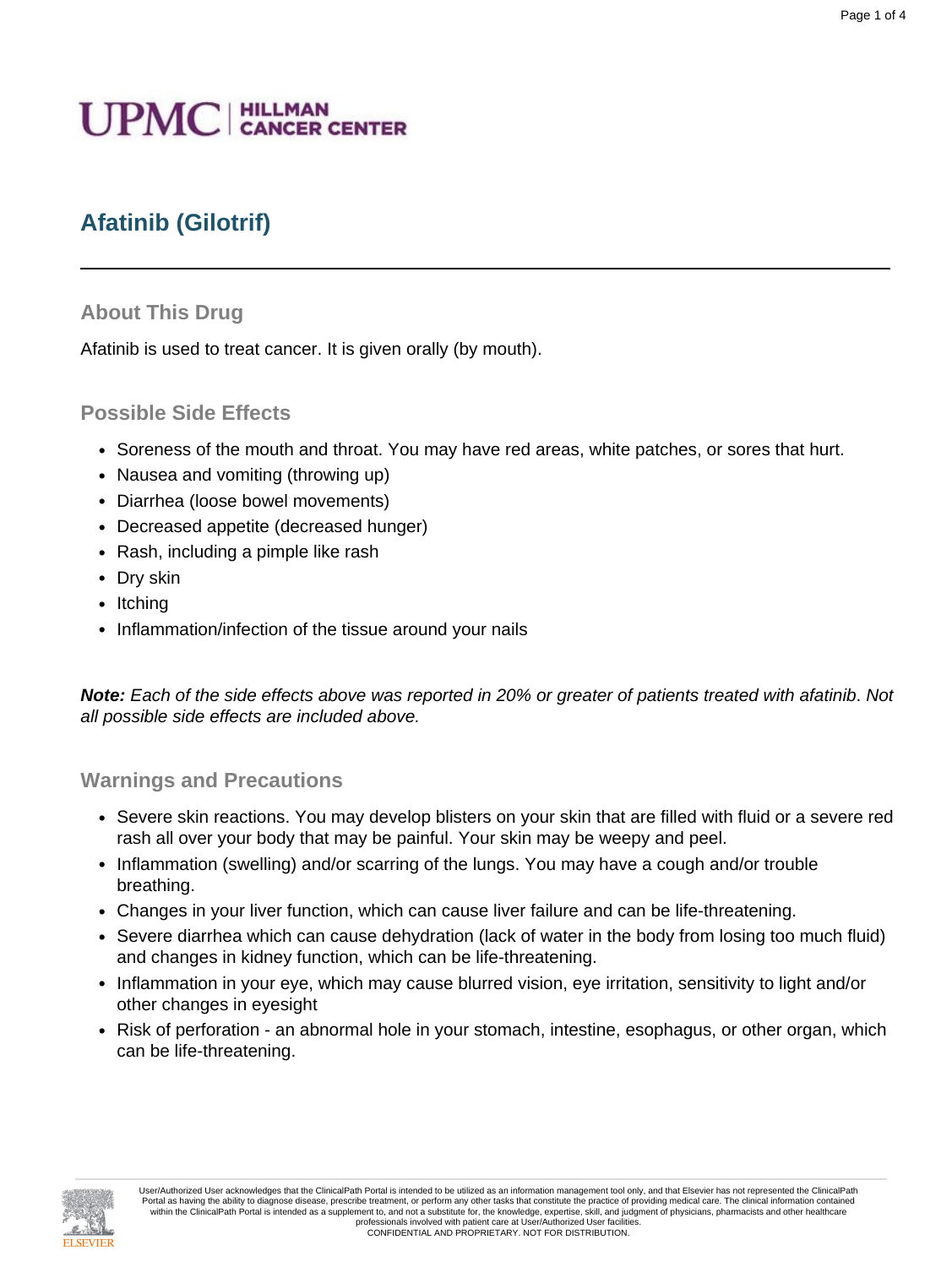**Note:** Some of the side effects above are very rare. If you have concerns and/or questions, please discuss them with your medical team.

#### **Important Information**

- Your doctor may prescribe you medication to decrease your diarrhea. Please call your doctor and/ or nurse as soon as you develop diarrhea and/or if your diarrhea does not improve or becomes worse.
- This medication may increase your sensitivity to the sun. You may get a skin rash/reaction or severe sunburn if you are in the sun or are exposed to sunlamps or tanning beds.

#### **How to Take Your Medication**

- Take this medicine by mouth without food, at least 1 hour before you eat or 2 hours after you eat.
- **Missed dose:** If you miss a dose, take it as soon as you think about it ONLY if your next dose is due in more than 12 hours. If your next dose is due in LESS than 12 hours, then skip the missed dose and contact your physician.
- **Handling:** Wash your hands after handling your medicine, your caretakers should not handle your medicine with bare hands and should wear latex gloves.
- This drug may be present in the saliva, tears, sweat, urine, stool, vomit, semen, and vaginal secretions. Talk to your doctor and/or your nurse about the necessary precautions to take during this time.
- **Storage:** Store this medicine in the original container at room temperature. Protect from high humidity and light.
- **Disposal of unused medicine:** Do not flush any expired and/or unused medicine down the toilet or drain unless you are specifically instructed to do so on the medication label. Some facilities have take-back programs and/or other options. If you do not have a take-back program in your area, then please discuss with your nurse or your doctor how to dispose of unused medicine.

#### **Treating Side Effects**

- Drink plenty of fluids (a minimum of eight glasses per day is recommended).
- If you throw up or have diarrhea, you should drink more fluids so that you do not become dehydrated (lack of water in the body from losing too much fluid).
- If you have diarrhea, eat low-fiber foods that are high in protein and calories and avoid foods that can irritate your digestive tracts or lead to cramping.
- Ask your nurse or doctor about medicine that can lessen or stop your diarrhea.
- To help with nausea and vomiting, eat small, frequent meals instead of three large meals a day. Choose foods and drinks that are at room temperature. Ask your nurse or doctor about other helpful tips and medicine that is available to help stop or lessen these symptoms.
- Mouth care is very important. Your mouth care should consist of routine, gentle cleaning of your teeth or dentures and rinsing your mouth with a mixture of 1/2 teaspoon of salt in 8 ounces of water or 1/2 teaspoon of baking soda in 8 ounces of water. This should be done at least after each meal and at bedtime.

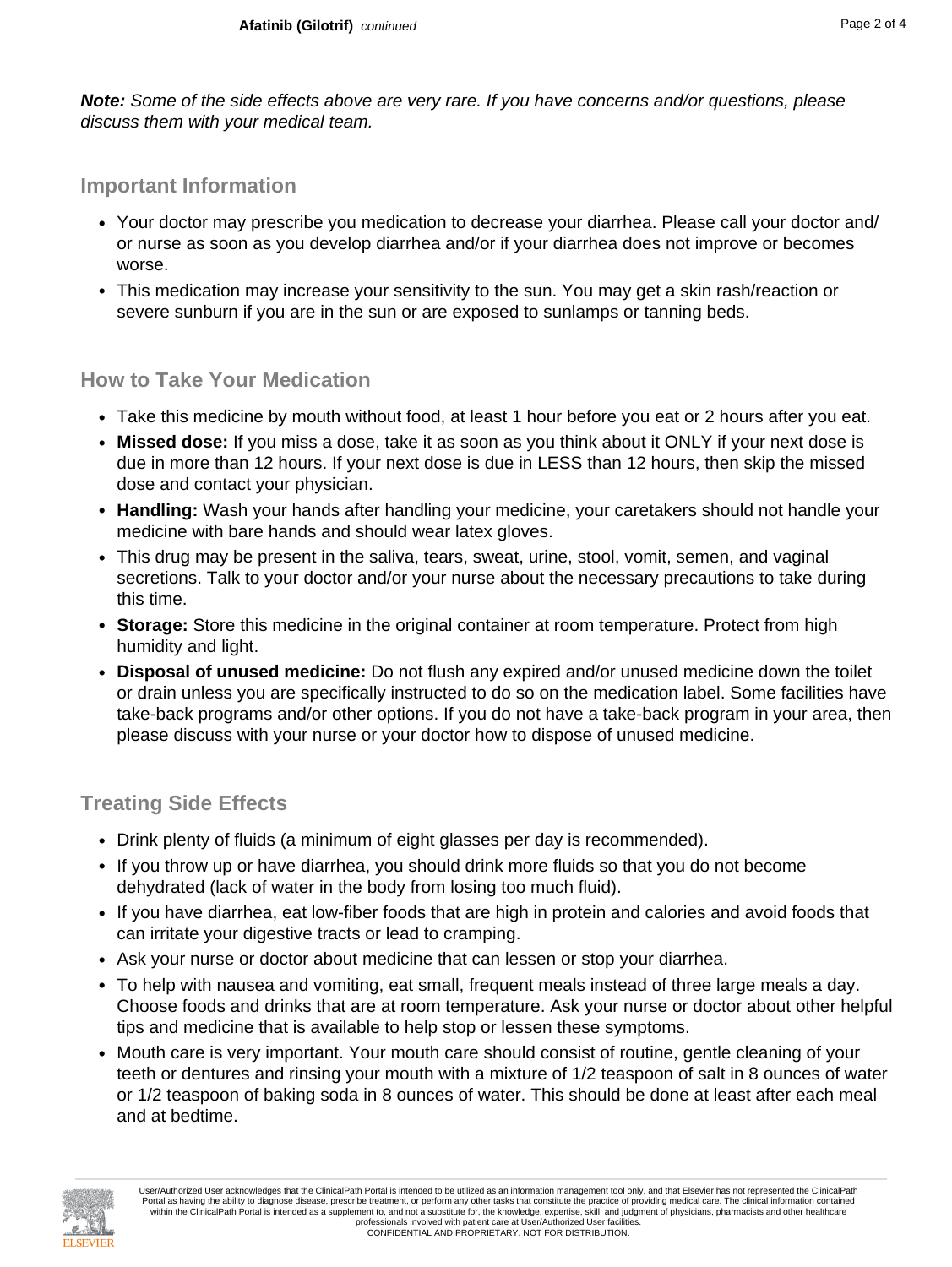- If you have mouth sores, avoid mouthwash that has alcohol. Also avoid alcohol and smoking because they can bother your mouth and throat.
- To help with decreased appetite, eat small, frequent meals. Eat foods high in calories and protein, such as meat, poultry, fish, dry beans, tofu, eggs, nuts, milk, yogurt, cheese, ice cream, pudding, and nutritional supplements.
- Consider using sauces and spices to increase taste. Daily exercise, with your doctor's approval, may increase your appetite.
- Use sunscreen with SPF 30 or higher when you are outdoors even for a short time. Cover up when you are out in the sun. Wear wide-brimmed hats, long-sleeved shirts, and pants. Keep your neck, chest, and back covered.
- To help with itching, moisturize your skin several times a day.
- If you get a rash do not put anything on it unless your doctor or nurse says you may. Keep the area around the rash clean and dry. Ask your doctor for medicine if your rash bothers you.

## **Food and Drug Interactions**

- There are no known interactions of afatinib with food. This medication should be taken on an empty stomach.
- Check with your doctor or pharmacist about all other prescription medicines and over-the-counter medicines and dietary supplements (vitamins, minerals, herbs, and others) you are taking before starting this medicine as there are known drug interactions with afatinib. Also, check with your doctor or pharmacist before starting any new prescription or over-the-counter medicines, or dietary supplements to make sure that there are no interactions.
- Avoid the use of St. John's Wort while taking afatinib as this may lower the levels of the drug in your body, which can make it less effective.
- Avoid or speak with your doctor before using nonsteroidal anti-inflammatory drugs (NSAIDs) like aspirin and ibuprofen, as they may increase the risk of perforation.

## **When to Call the Doctor**

Call your doctor or nurse if you have any of these symptoms and/or any new or unusual symptoms:

- Fever of 100.4° F (38° C) or higher
- Chills
- Tiredness that interferes with your daily activities
- Blurred vision or other changes in eyesight
- Flu-like symptoms: fever, headache, muscle and joint aches, and fatigue (low energy, feeling weak)
- Red or painful eye
- Sensitivity to light
- Pain in your chest
- Dry cough
- Wheezing and/or trouble breathing
- Nausea that stops you from eating or drinking and/or is not relieved by prescribed medicines
- Throwing up more than 3 times a day